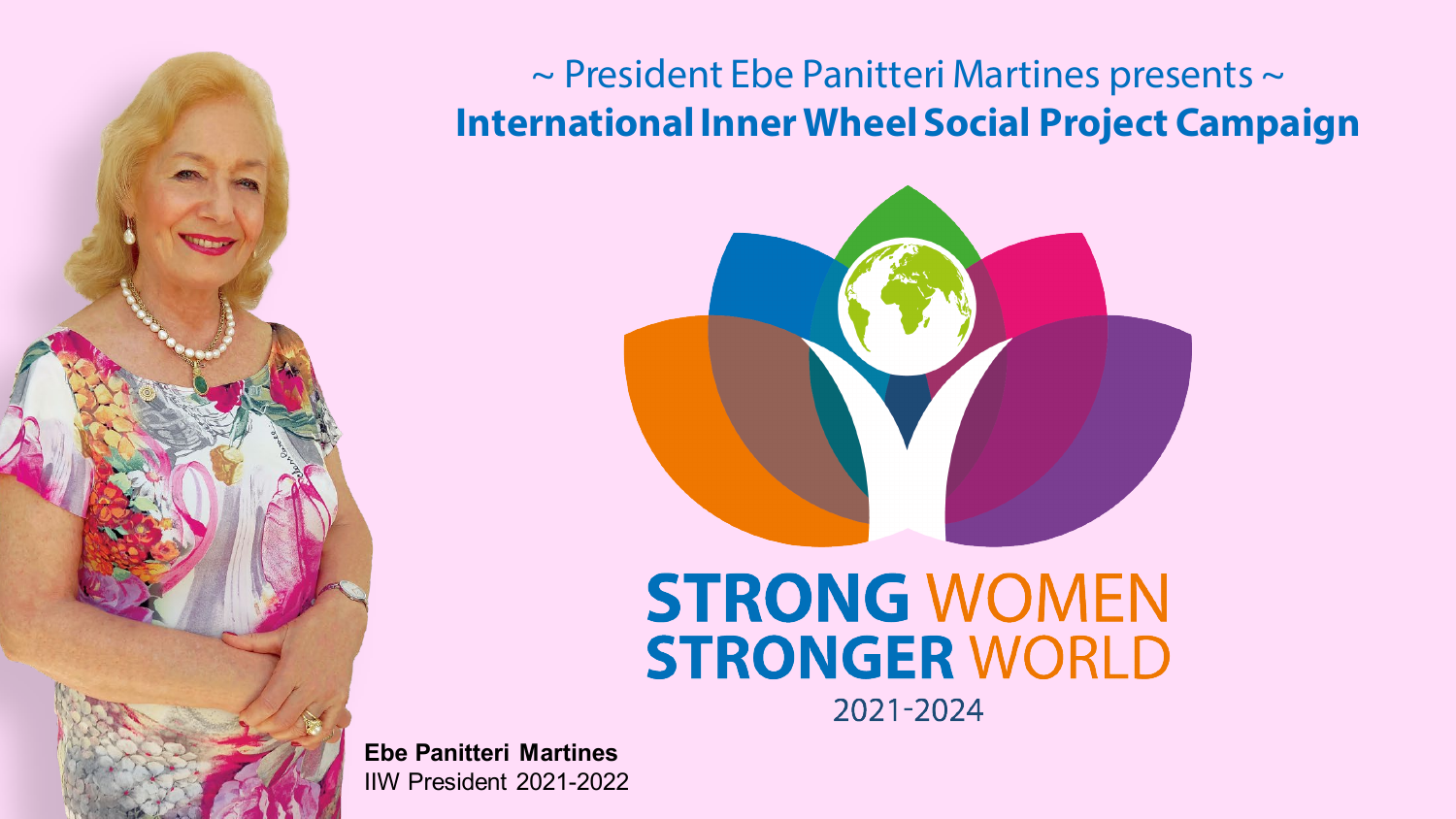## Dear Friends,



# I'd like to share with you some ideas on how we, Inner Wheel members, can give our valuable contribution to achieve more just and equal societies.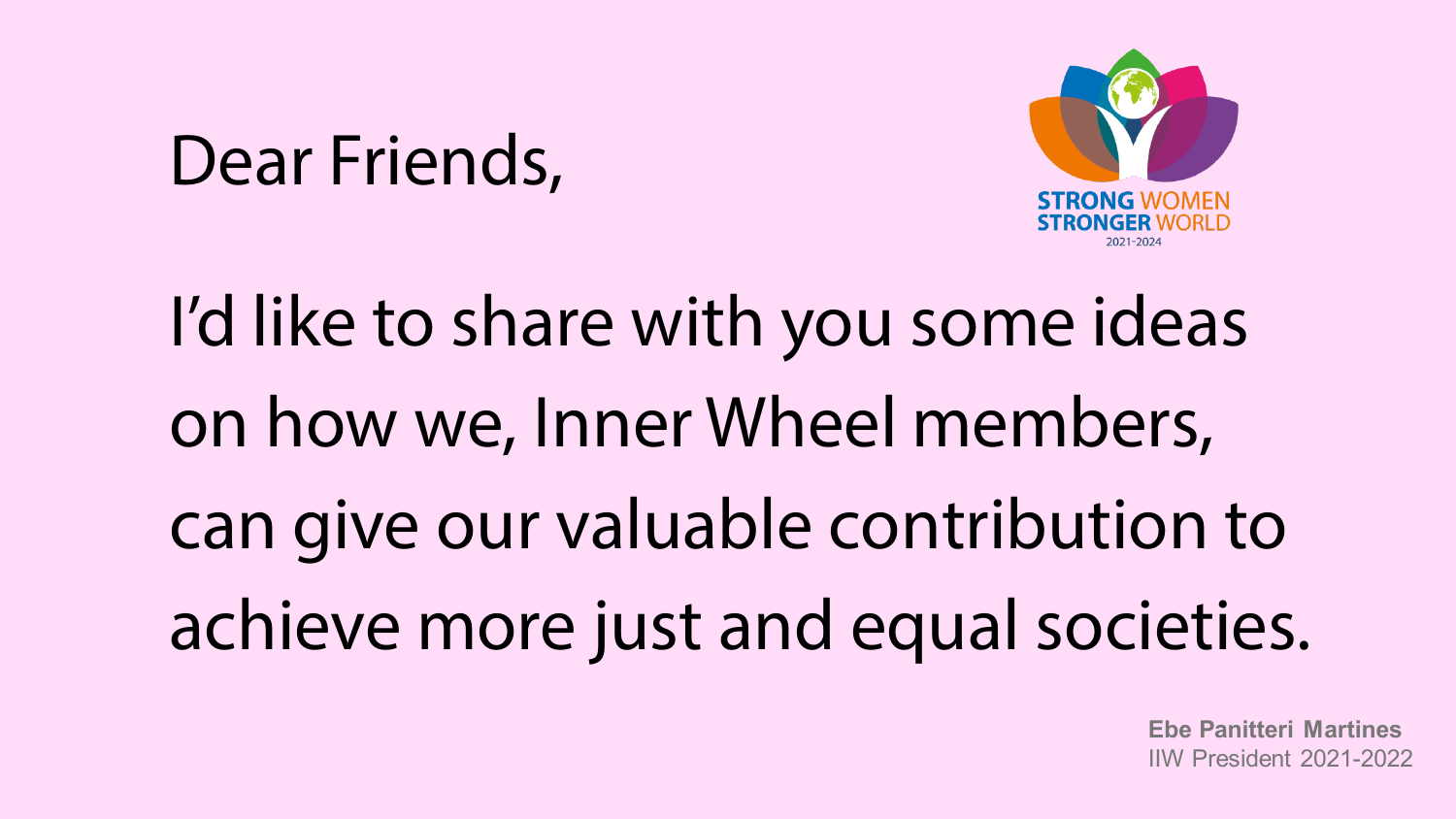## There will be FOUR areas of attention:

- **Health**
- 2 Education
- 3 Opportunity
- 4 Empowerment

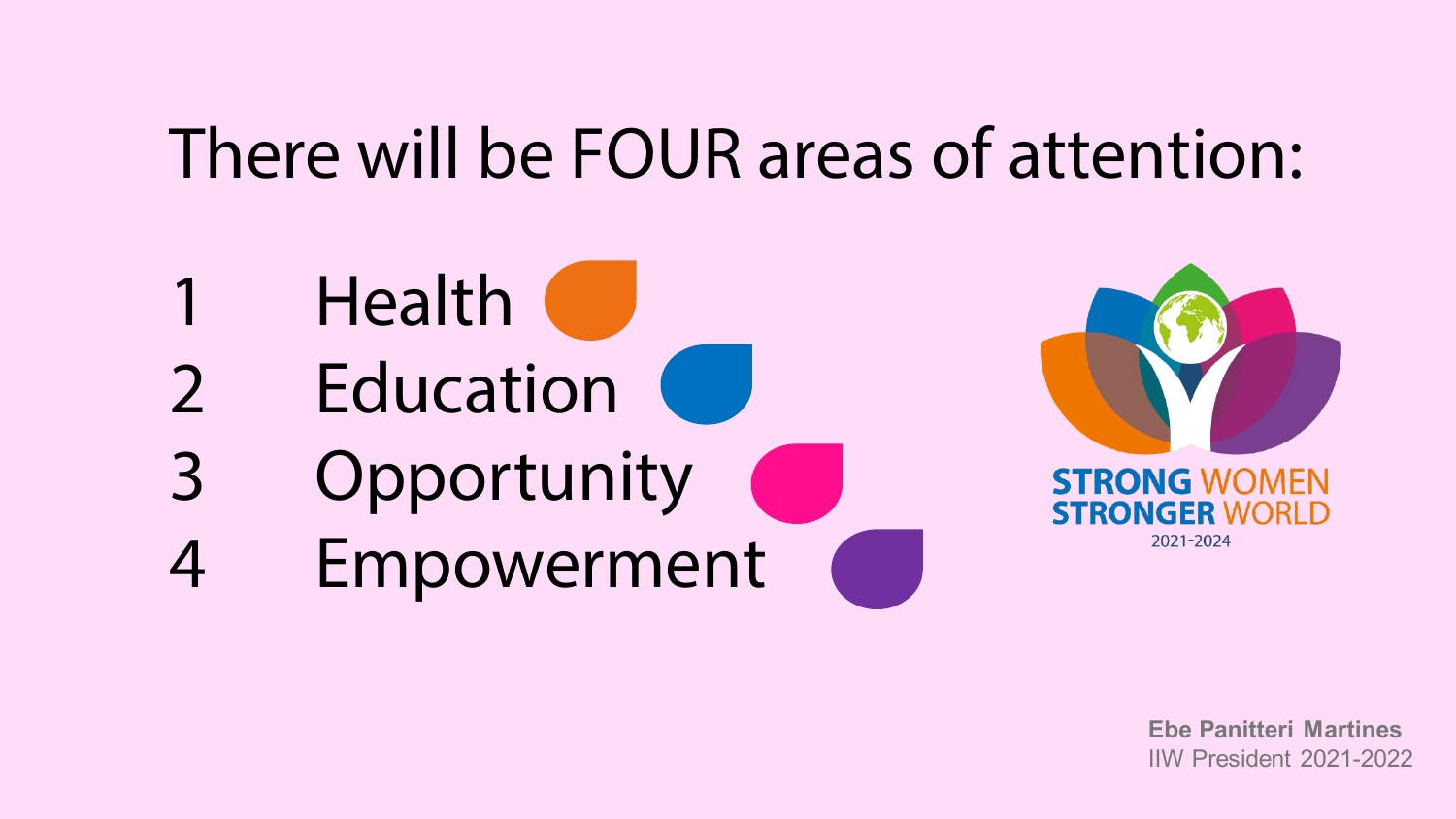## **HEALTH** focus will be centered mainly on

- extending healthy life expectancy, and
- ending gender-based violence.

**STRONG WO**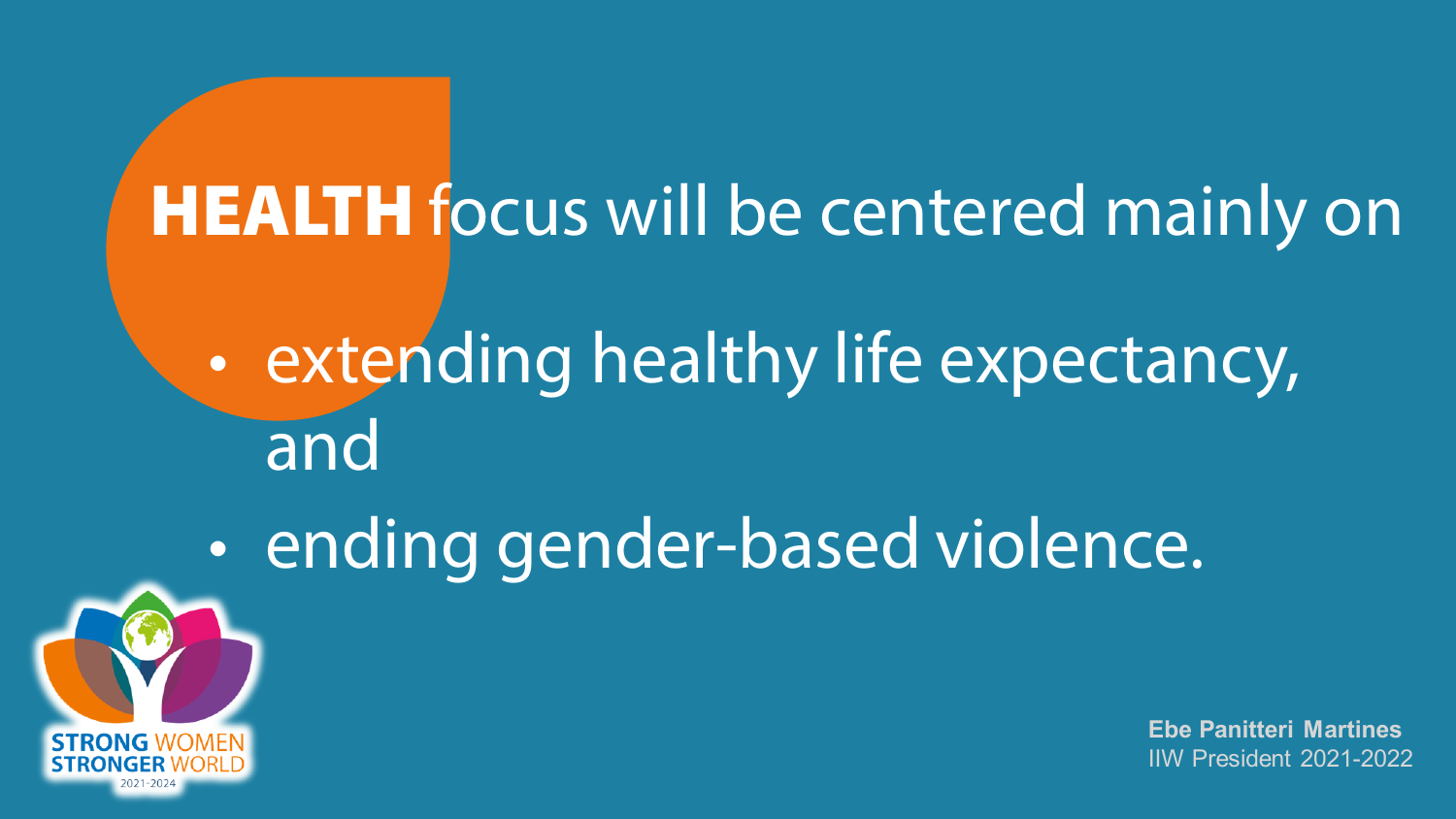### **EDUCATION** focus can leverage on



- inclusiveness and quality education:
- improving female literacy rate expands their employment outcomes, decreases the number of early marriages and improves their health and well-being.
- Another field of action will be harnessing new technologies for digital gender equality and enhancing Science Technology Electronics Mathematics (STEM) studies for women.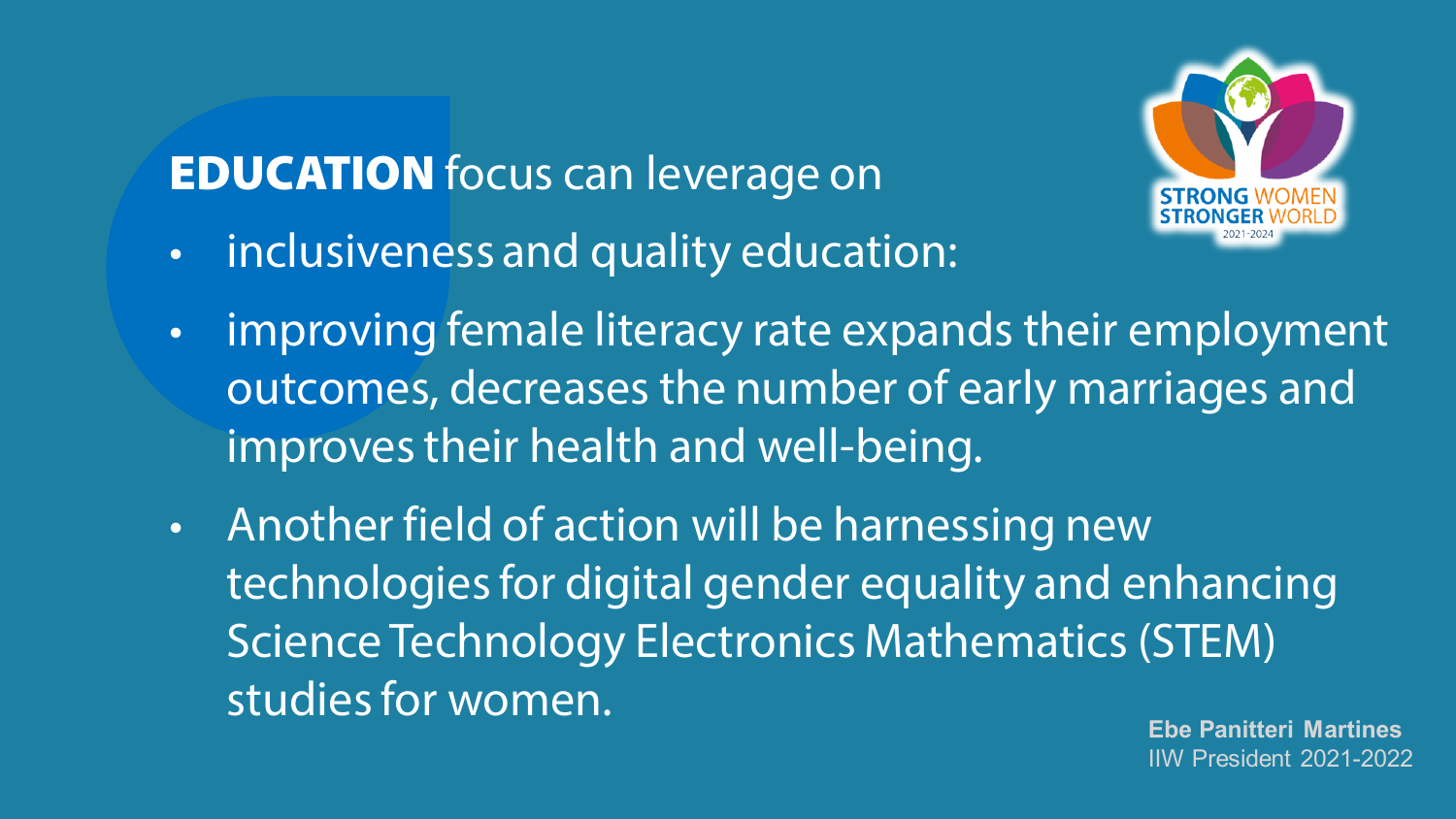#### **OPPORTUNITY** will focus on:

- increasing women participation in labour force, helping them to get a job or starting a business;
- recognizing and valuing unpaid care and domestic work by providing public services, infrastructures and social protection policies as nationally appropriate;
- asking for wage equality;
- striving for ending of occupational segregation.